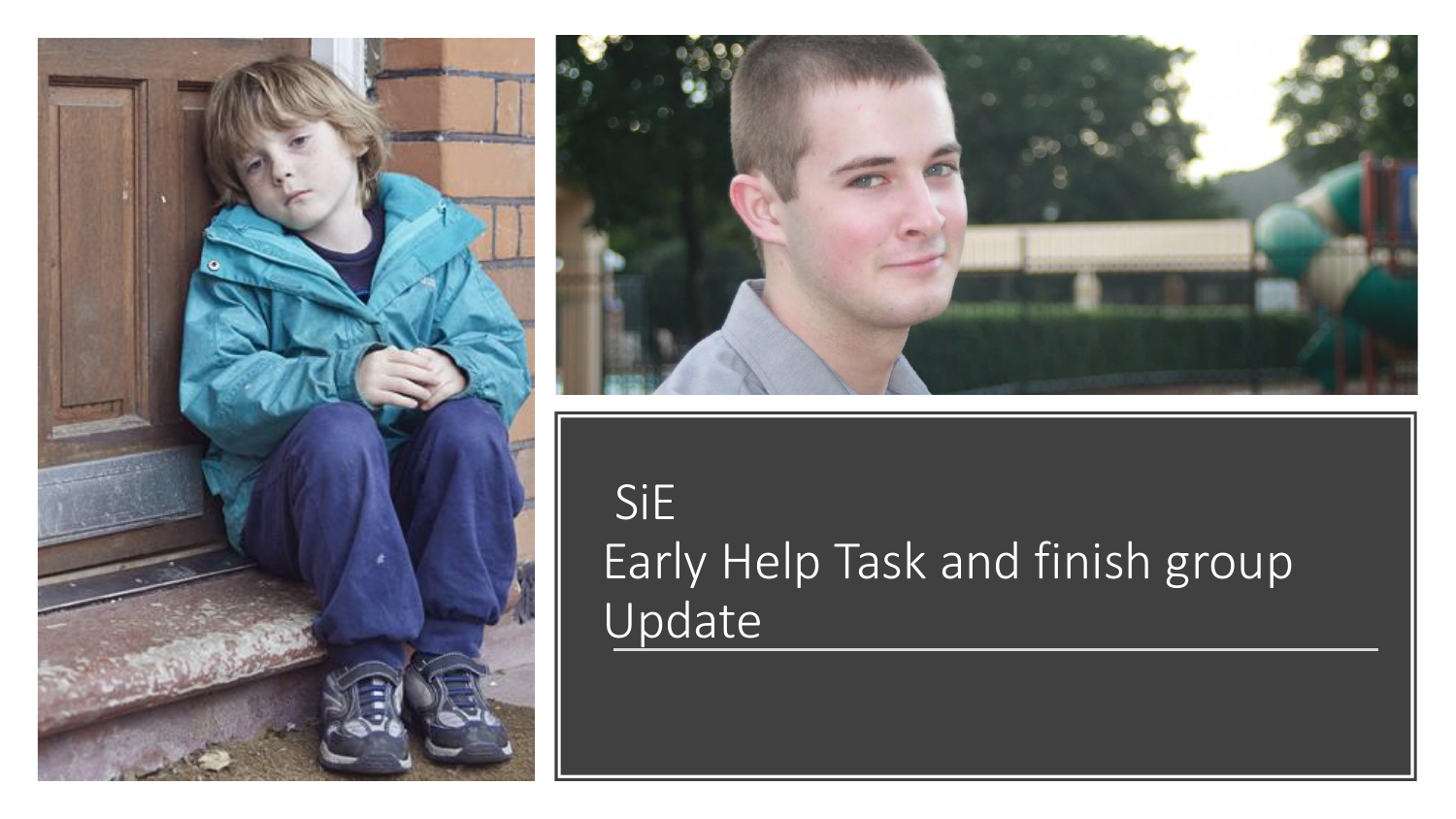### Cultural shift required

Data indicates low numbers of Early Help Assessments amongst some partners

Partnership review identified barriers:

- ➢ Some practitioners view the Early Help Assessment as a cumbersome tool, to be used as a referral mechanism to access Children's Social care
- ➢ Practitioners report lack of clarity about when to use early help assessment processes
- ▶ Lack of confidence on the part of some staff to engage with families around difficult issues around difficult issues
- operational support required ➢ Strategic and operational support required

WHAT<br>WHEN integrated WHEN HOW

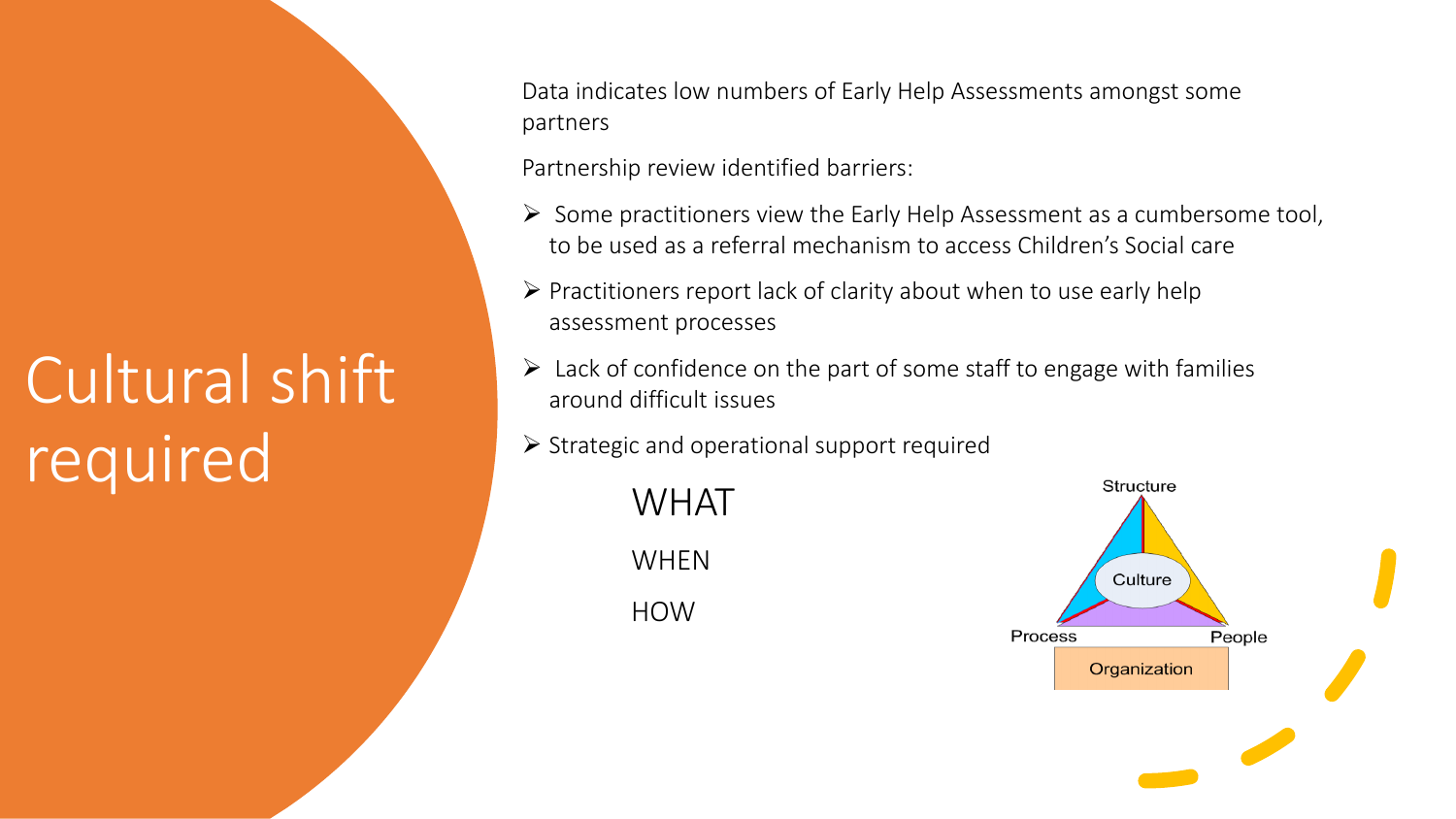### EHA Data 2020

- Data shows low numbers of EHAs from EYs partners (Nursery/Pre School/Health visitors/midwives ) as well as Police
- Priority to address Early years due to importance of first 1001 days/school readiness.

| Agency                                | 2020           |
|---------------------------------------|----------------|
| <b>Education - Primary</b>            | 609            |
| <b>Education - Secondary</b>          | 327            |
| Nursery/Preschool                     | 26             |
| LA Services - LCSS worker             | 217            |
| <b>Health - Health Visitor</b>        | 44             |
| <b>Health - Midwives</b>              | 3              |
| Health Services- other primary health | 35             |
|                                       |                |
| <b>Health - School Nurse</b>          | 6              |
| <b>Health - CAMHS</b>                 | 27             |
| $Family - self$                       | 30             |
| <b>Police</b>                         | $\overline{2}$ |
| <b>Voluntary Sector</b>               | $\overline{3}$ |
| <b>Housing</b>                        | $\bigcap$      |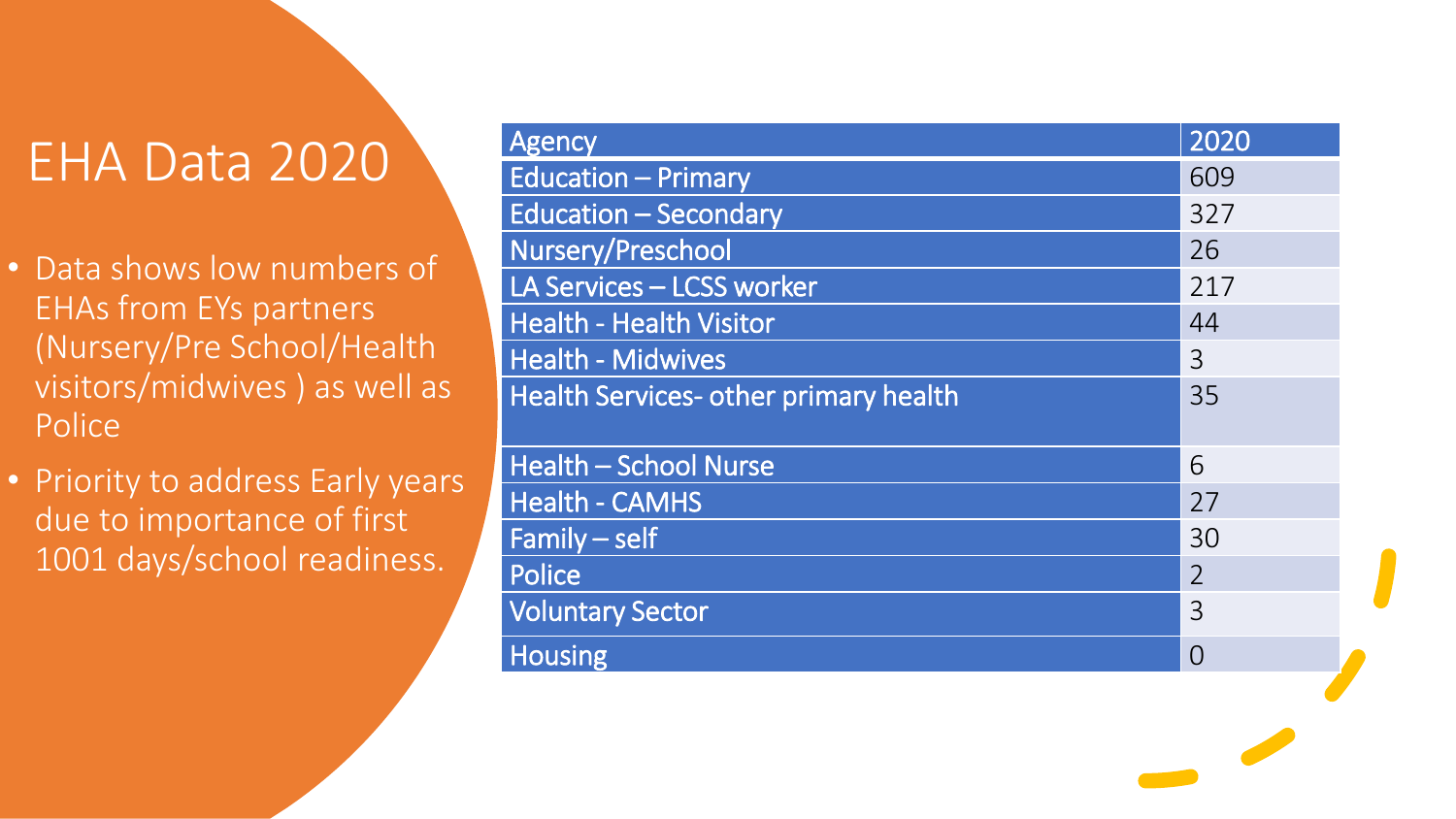## Actions

- Strategic expectations set out in Childrens Trust and CEDR performance frameworks to achieve year on increases of EHAs
- Multi-agency group to review EHA form
- Multi-agency Review EHA training
- Increase online resources for practitioners and families
- Iditities<br>• Threshold of need document has been updated
- Bespoke early help training delivered to Police, whole<br>Health Visitor service, plan in place for bespoke Health Visitor service, plan in place for bespoke Midwifery training.
- y training<br>)art of su iip Plus families (hig<br>Farly heln training ar • EHAs as part of support offered to Universal Partnership Plus families (higher level of vulnerability)
- vice's to raise awa<br>b support within t • Bespoke Early help training and joint work with Early years services to raise awareness and embed use of Early help support within the sector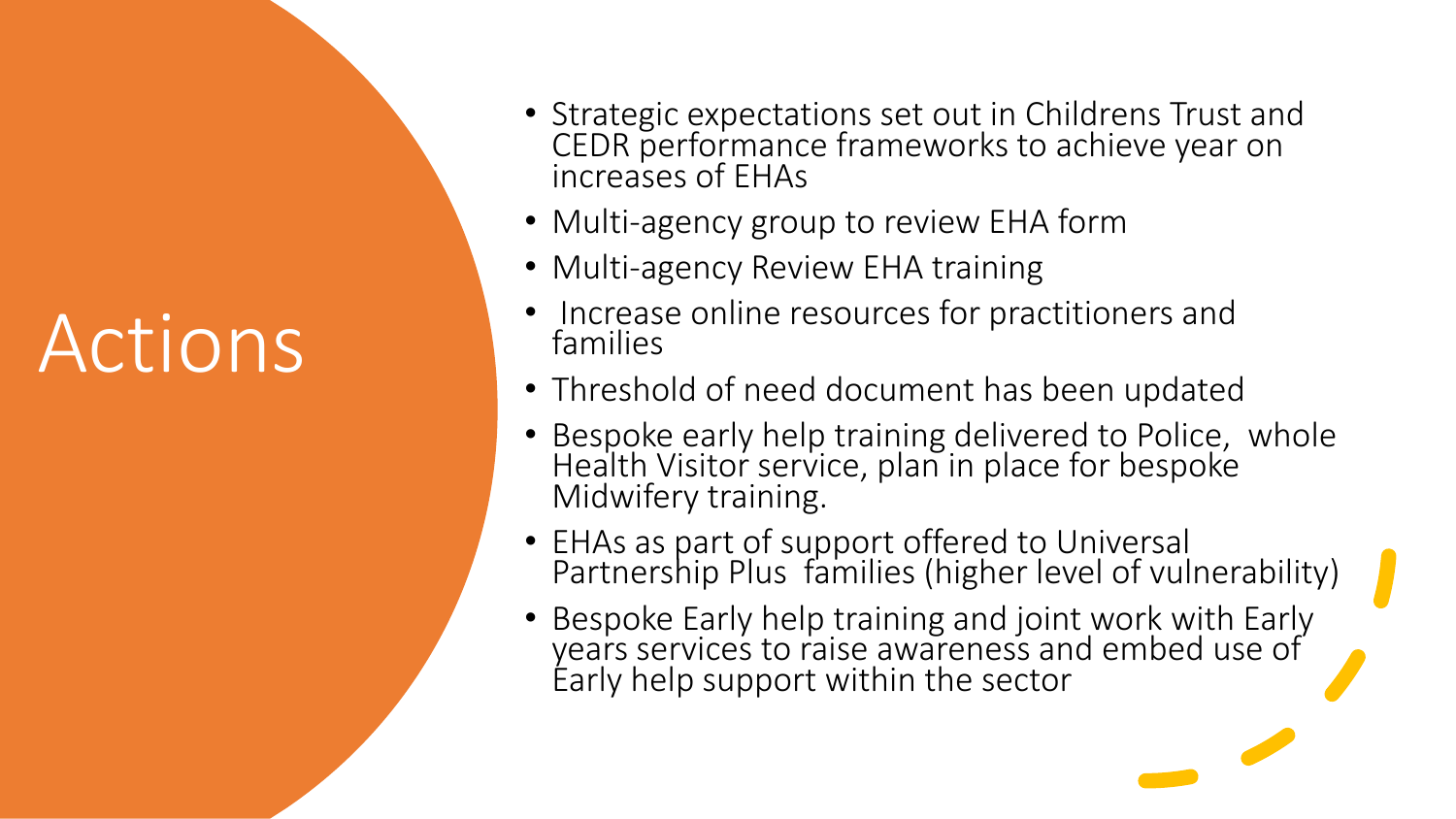# Actions continued

- Extended remit of early help networks.
- Pathway for parents with additional needs developed and rolled out
- sion for education<br>Suidit tool and act • LCSS and LADO service piloted 1:1 supervision for education staff .
- Ivegiect audit tool and actively • Neglect audit tool and action plans for
- Multi-agency early years performance<br>framework and dashboard developed framework and dashboard developed.
- Strong relationship between children with disability team and LCSS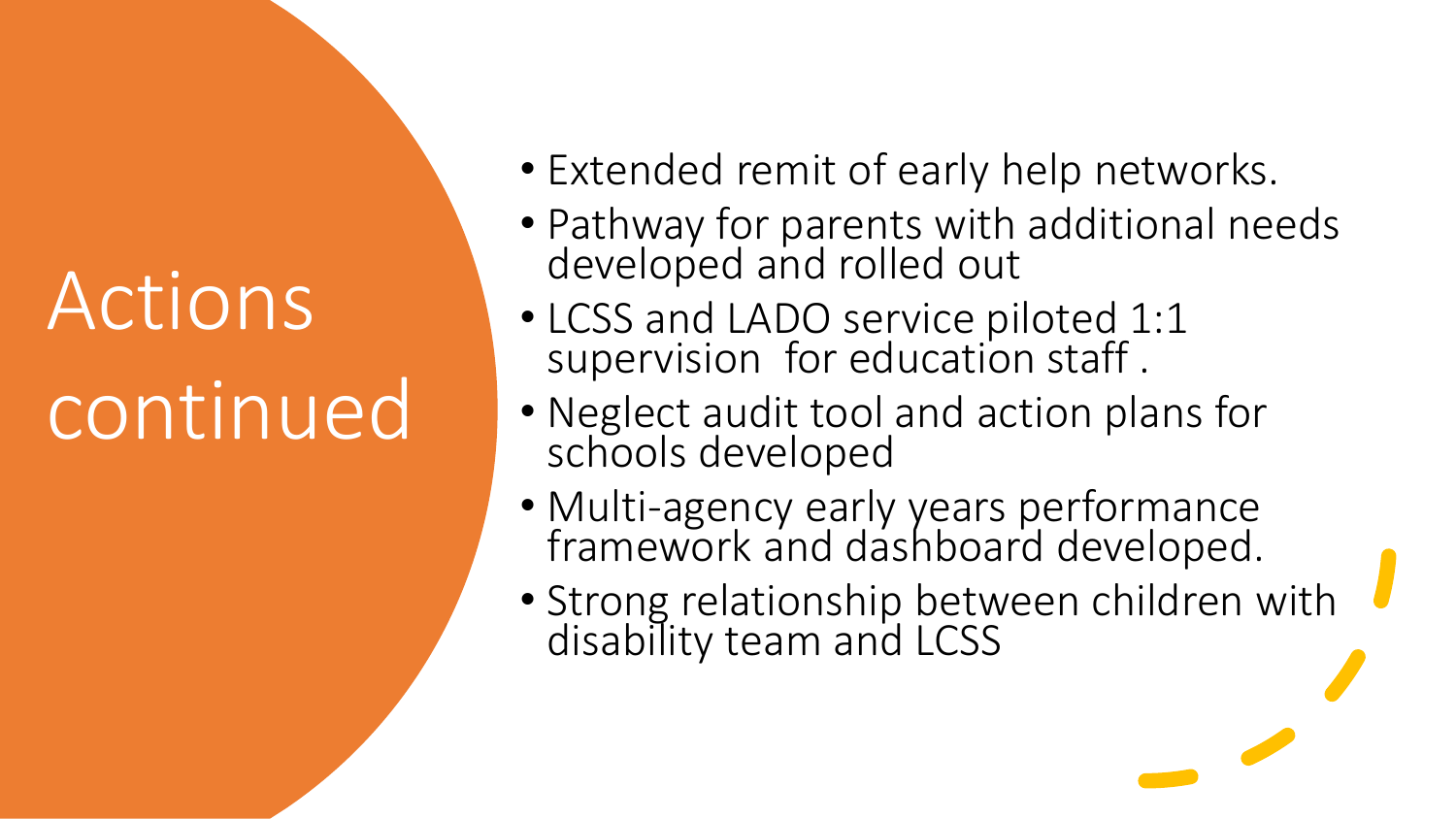| Impact |
|--------|
|--------|

|                       |      |      |      |      | date) |
|-----------------------|------|------|------|------|-------|
| <b>Total</b><br>EHA's | 1233 | 1480 | 1935 | 1684 | 1826  |

Year on year increases in completion of Early Help Assessments and increased TAF processes

Since Jan 2021 EHAs increase on 2020 figure and are already nearing the overall total of 2019.

arly years EHAs Increase in early years EHAs

- Community Early Help support in Oxfordshire:
- Community Early Help support in Oxford<br>- 1268 Children Supported by LCSS
- dren suppo - 1160 Children supported through Community TAFs (led by partners)
- currently being reviewe - 577 EHAs currently being reviewed
- 3005 total Children being supported at Early Help<br>Preventative level Preventative level
- (Maria Godfred • Increase confidence reported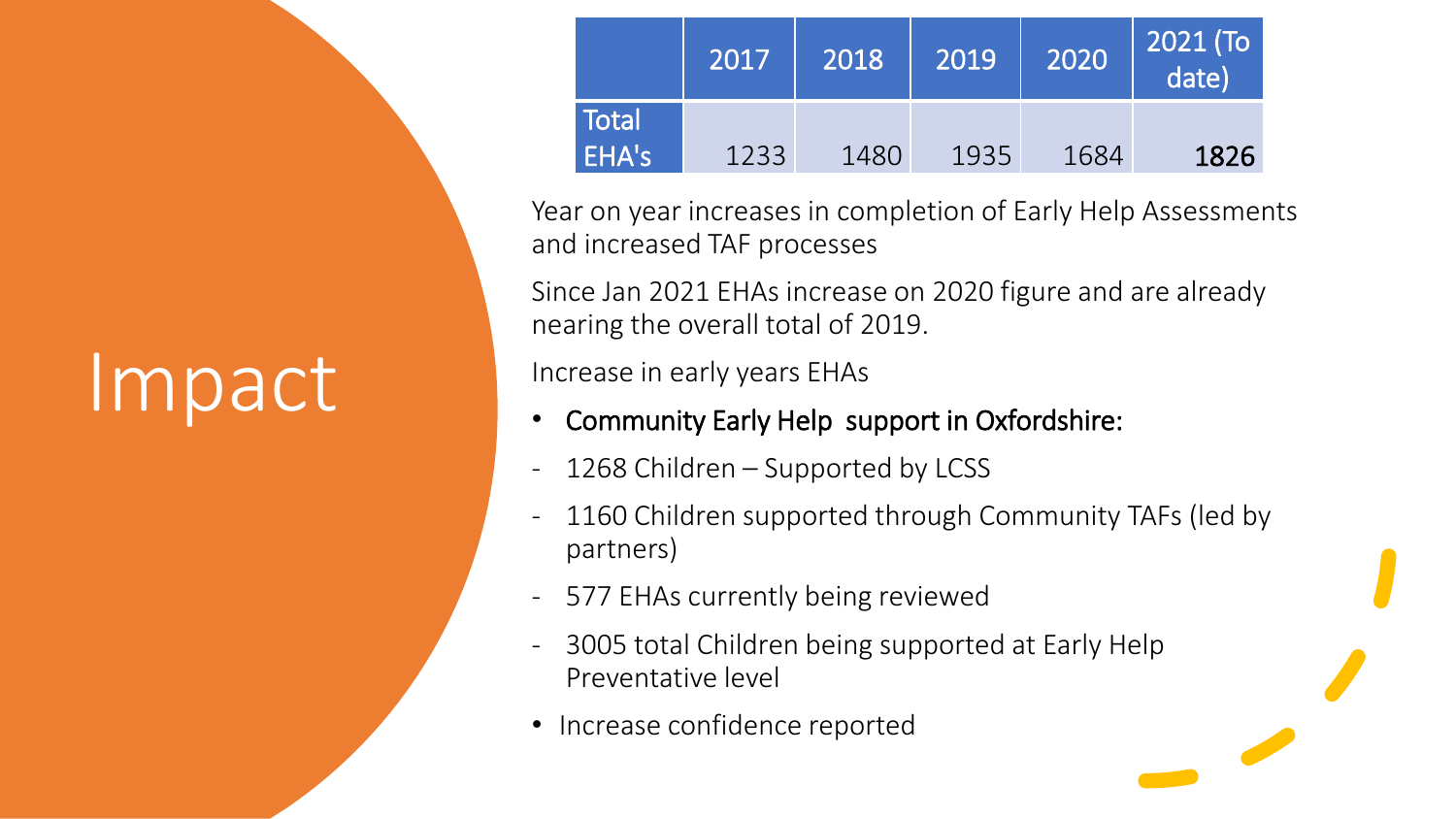How Education Services in Oxfordshire are supporting families through early help processes.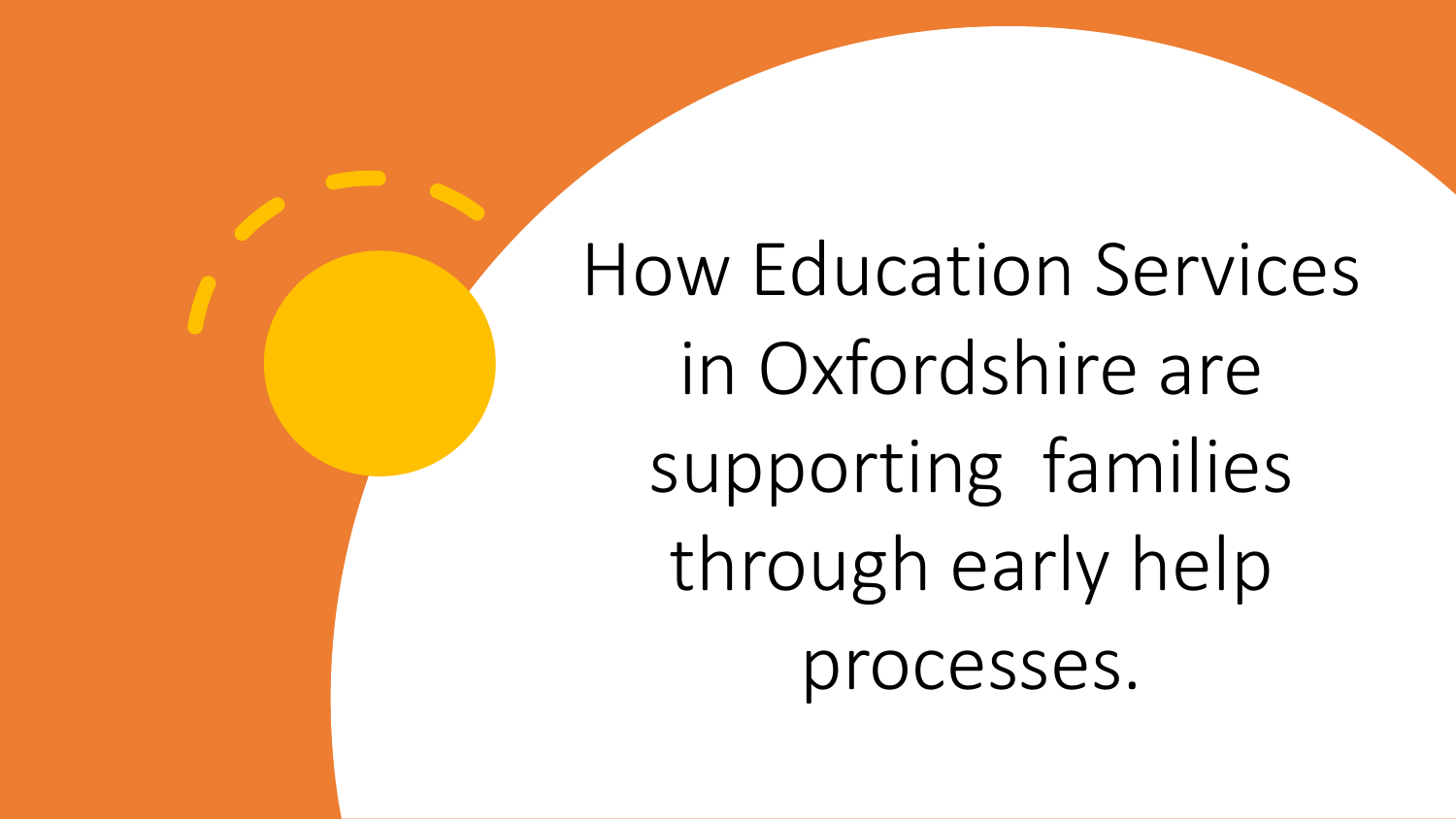Early intervention and prevention has avoided 282 permanent exclusions during 2019-21

| Year      | <b>Total PEX</b> | <b>Early intervention</b> |
|-----------|------------------|---------------------------|
| 2019/2020 | 66               | No data                   |
| 2020/2021 | 19               | 282                       |

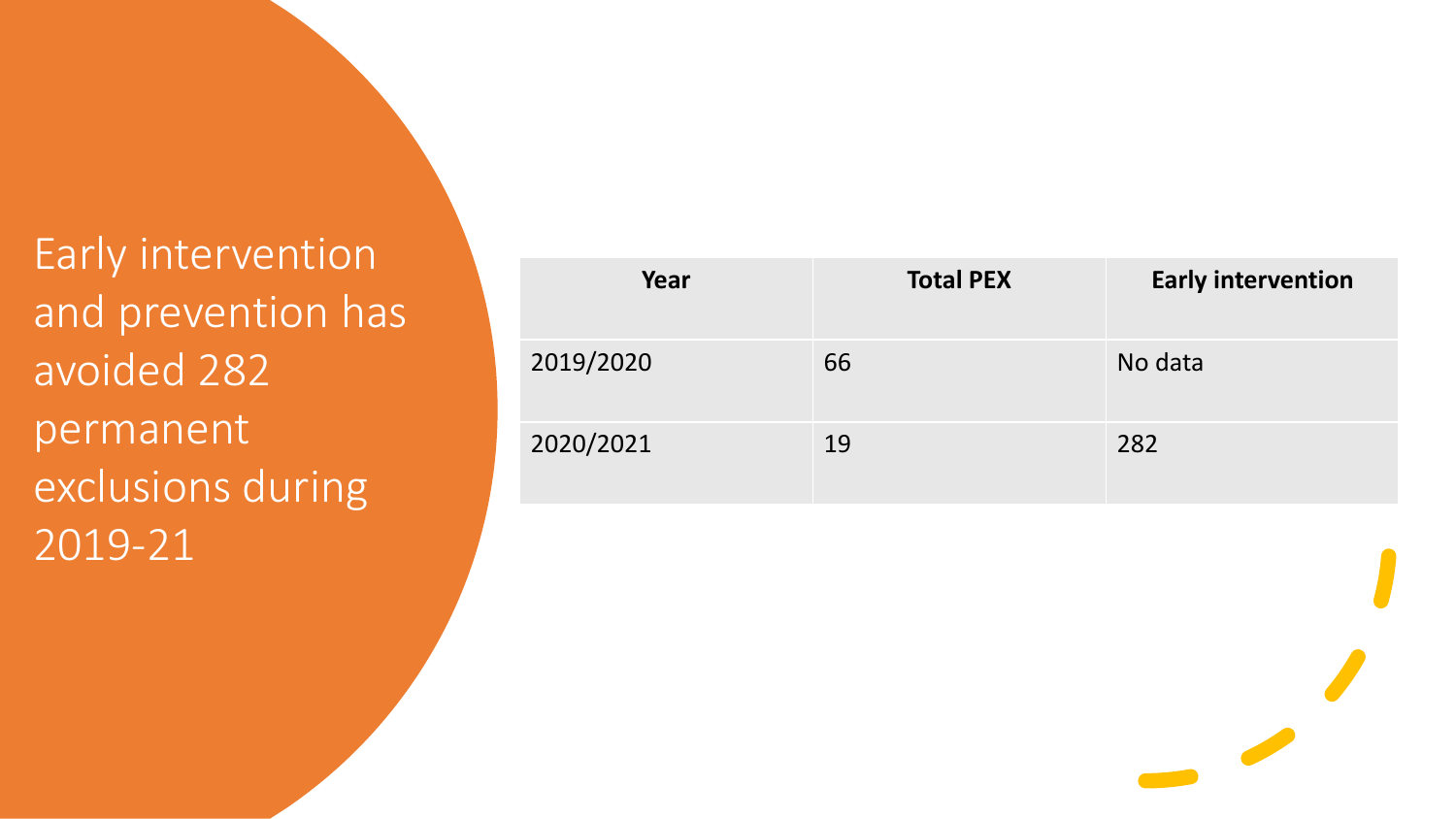### Restorative Practice



42 settings (10 secondary and 32 primary) received Restorative Practice training during 2020-21.

See below outcomes for RP trained schools:



- Data is based on average figures.
- on average figures.<br>1 to Summer 2021 com<br>1 Line Side Si lockdown as no data available for Summer 2020. ■ Summer 2020 to Summer 2021 comparisons impacted by COVID-19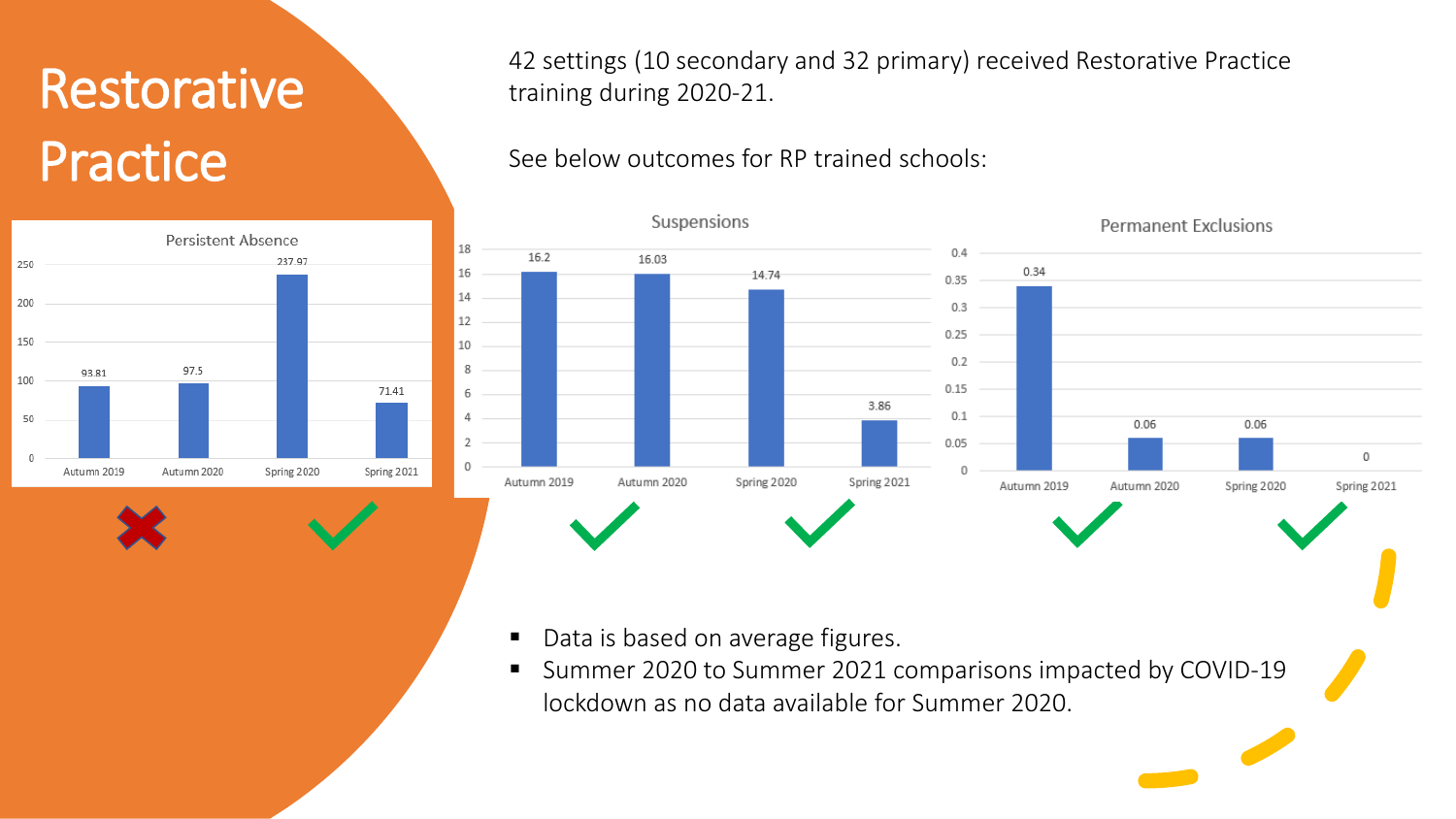# **Training**

- Recognising that Attendance is a whole system responsibility to optimise for children at risk of poor attendance
- Action Attendance and exclusions training with schools via Attendance Network meetings and In Year Fair Access Panels advocates for use of EHAs.
- Education has been better wrapped into Neglect and Early Help training for all partners.
- Education training has been delivered to 150+ CSC staff and managers
- returned and Covid impact on untested primary school children)<br>Overall attendance 89.4% Impact as of 8<sup>th</sup> September 2021 (mindful that secondary schools have not all
- Overall attendance 89.4%
- $-94.3\%$ • Primary  $-94.3\%$
- 81.2%<br>- 90.0% • Secondary
- $\bullet$  Special
- Attendance of pupils with social worker 97.0%<br>• This represents a positive start to the term build
- national averages for attendance last academic year. • This represents a positive start to the term, building on Oxfordshire exceeding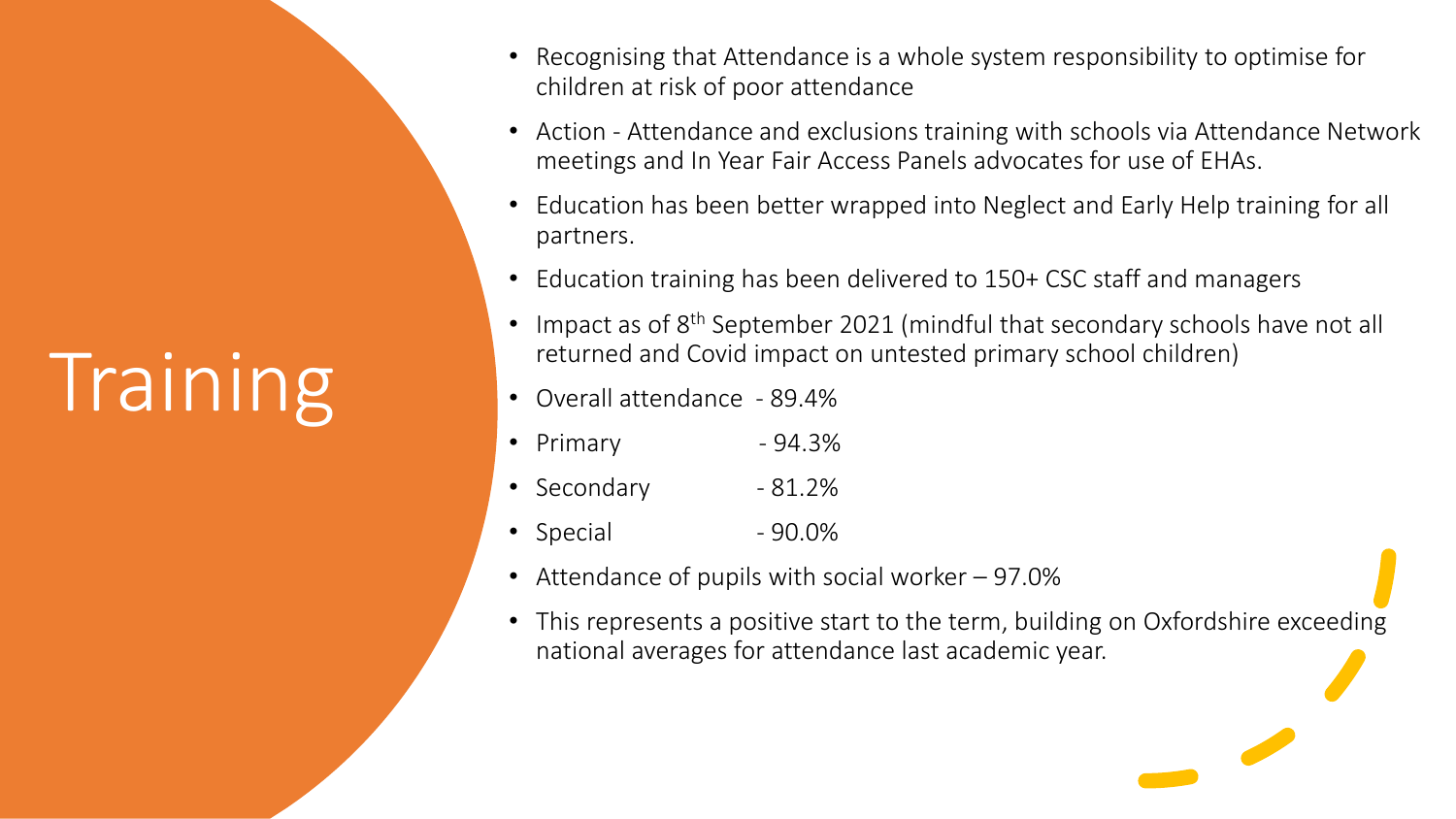### Attendance

Attendance Officers have been delivering door knocks and prevention case work during the pandemic to sight children deemed vulnerable when not attending school.

Action - Given that early help is now built into their processes, referral for EHA has been assured as required. C.250 have been recommended to schools by Learner Engagement Attendance Officers.

Impact

- Impact<br>• 2019/20 academic year Only Autumn term was published by DfE. Internal figure for Oxfordshire for terms 1-4 (as<br>schools were closed for the majority of the rest of the year)  $\Lambda$ <sup>-</sup> by DfE. Internal figure for Oxfordshire for terms 1-4 (as 94.8%
- 2020, 21 Matamin terminas Be • 2020/21 – Autumn term has been published. Oxfordshire
- i Oxfordshire figu<br> • Provisional Oxfordshire figure for the whole year is 94.7%